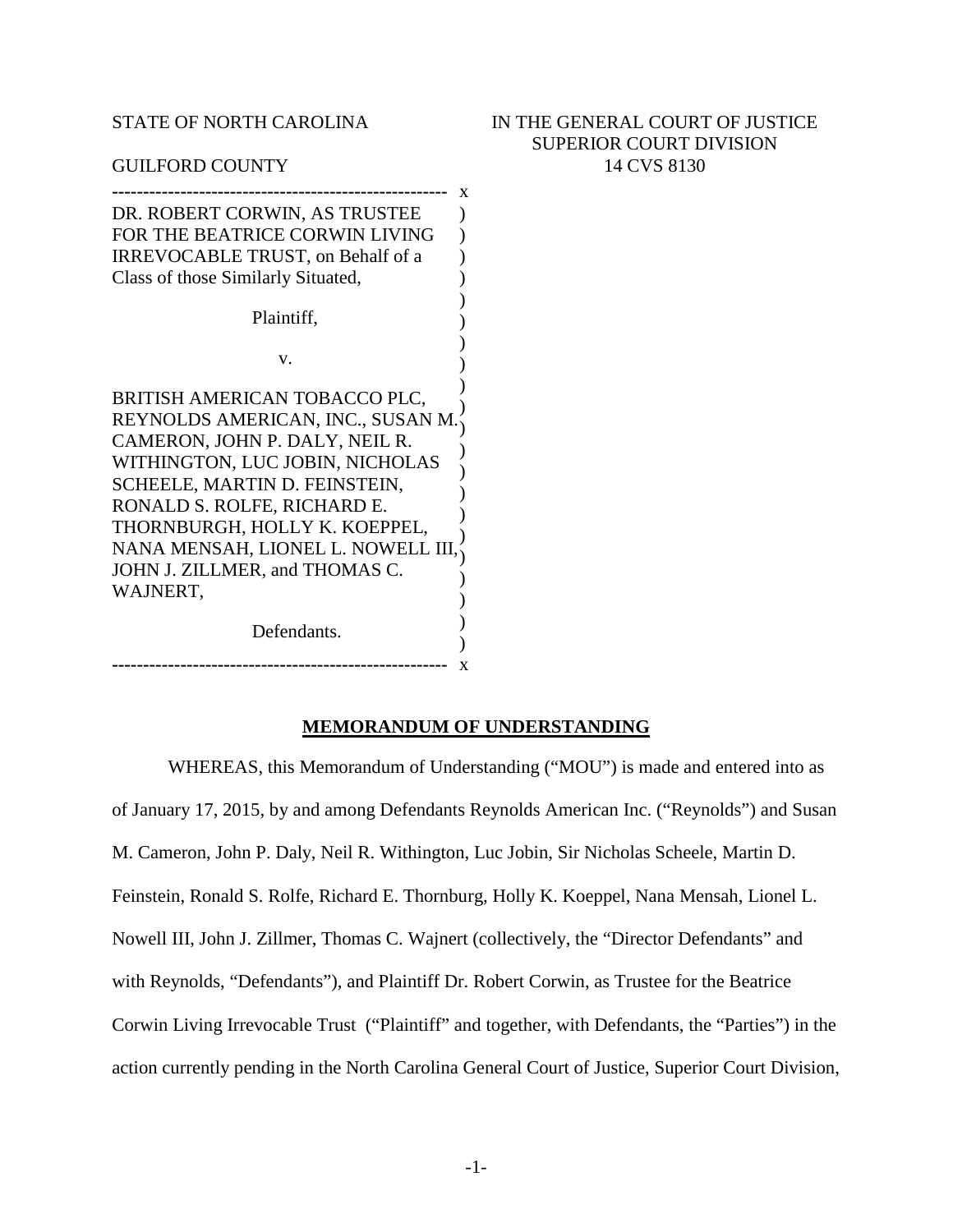Guilford County (the "Court"), captioned *Corwin v. British American Tobacco PLC, et al.*, No. 14-CVS-8130 (the "Action"), to document the agreement in principle for the partial settlement of the Action on the terms and subject to the conditions set forth herein;

WHEREAS, on July 15, 2014, Reynolds announced the signing of a definitive Agreement and Plan of Merger (the "Merger Agreement") with Lorillard, Inc. ("Lorillard") and Lantern Acquisition Co. ("Merger Sub"), pursuant to which, subject to the approval of Reynolds' and Lorillard's stockholders, Reynolds will acquire Lorillard and Lorillard stockholders will receive \$50.50 in cash and 0.2909 shares of Reynolds common stock for each share of Lorillard common stock (the "Merger");

WHEREAS, on July 15, 2014, Reynolds announced that it had entered into a Subscription and Support Agreement with British American Tobacco plc ("BAT") under which BAT will maintain its 42 percent ownership in RAI through an investment of approximately \$4.7 billion (the "Subscription and Support Agreement");

WHEREAS, on July 15, 2014, Reynolds announced that it had entered into an Asset Purchase Agreement and Transfer Agreement with Imperial Tobacco Group PLC ("Imperial") under which Imperial will purchase certain assets and liabilities for total consideration of approximately \$7.1 billion (the "Asset Purchase Agreement");

WHEREAS, on August 8, 2014, Plaintiff filed a putative class action lawsuit in the North Carolina General Court of Justice, Superior Court Division, Guilford County;

WHEREAS, on October 17, 2014, Reynolds and Lorillard filed a Form S-4 Registration Statement and a joint proxy statement/prospectus with the Securities and Exchange Commission

 $-2$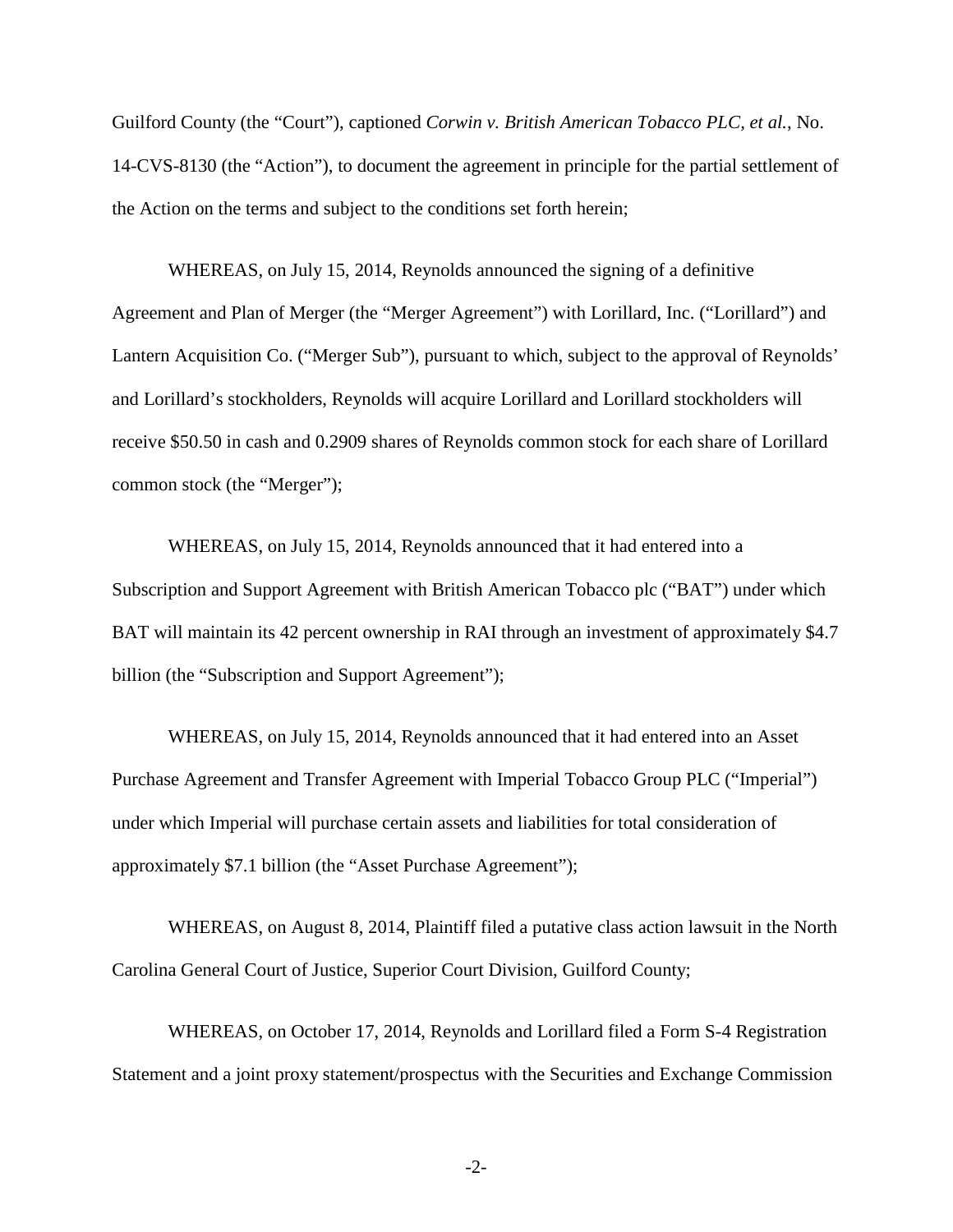("SEC") (the "Registration Statement");

WHEREAS, on November 7, 2014, Plaintiff filed a First Amended Class Action Complaint ("Complaint"), alleging, as more fully set forth therein, that the Director Defendants breached their fiduciary duties by approving the Subscription and Support Agreement and an alleged "Technology Sharing Agreement" (the "Fairness Claims") and by failing to disclose allegedly material information in the Registration Statement and the amendments thereto (the "Disclosure Claims");

WHEREAS, on November 24, 2014, Reynolds and Lorillard filed Amendment No. 1 to the Registration Statement with the SEC;

WHEREAS, on December 8, 2014, Defendants filed a motion to stay discovery and a motion to dismiss the Complaint;

WHEREAS, on December 12, 2014, Reynolds and Lorillard filed Amendment No. 2 to the Registration Statement with the SEC, inviting holders of record of shares of Reynolds common stock as of the close of business on December 20, 2014 (the "Record Date"), to attend a special meeting of Reynolds stockholders on January 28, 2015 (the "Meeting"), to consider and vote on proposals relating to the Merger;

WHEREAS, on December 17, 2014, Plaintiff filed an omnibus opposition to the Defendants' motions to stay discovery;

WHEREAS, on December 22, 2014, the SEC deemed Reynolds and Lorillard's Registration Statement and amendments thereto effective;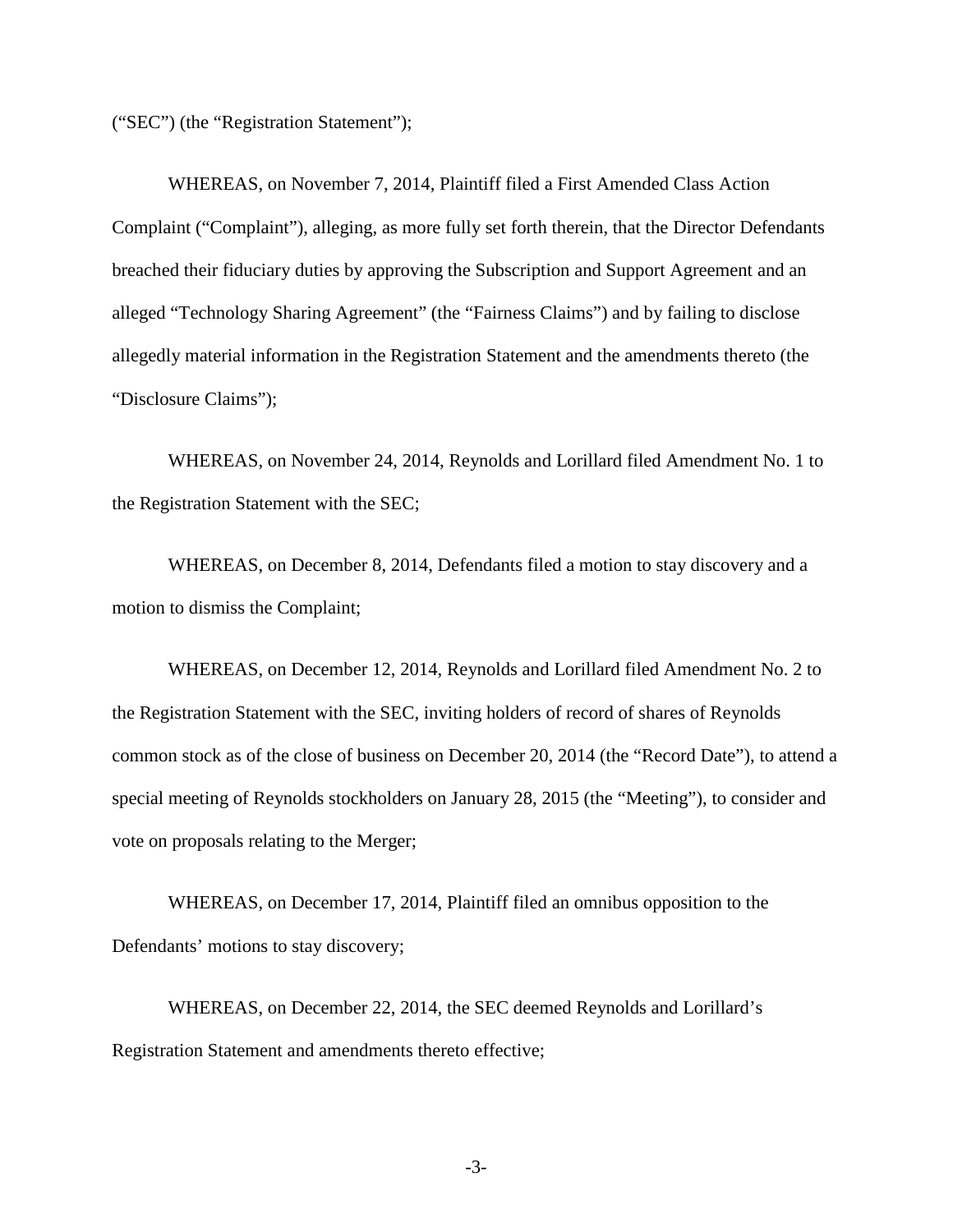WHEREAS, on December 22, 2014, Plaintiff filed an omnibus opposition to the Defendants' motions to dismiss;

WHEREAS, on December 29, 2014, Defendants filed a reply memorandum in support of their motion to stay discovery;

WHEREAS, on January 2, 2015, Defendants filed a reply memorandum in support of their motion to dismiss Plaintiff's Complaint;

WHEREAS, on January 2, 2015, Plaintiff filed a motion for a preliminary injunction;

WHEREAS, on January 5, 2015, Defendants filed a supplemental brief in support of their motion to stay discovery;

WHEREAS, on January 6, 2015, Plaintiff filed a supplemental brief in opposition to Defendants' motions to stay discovery;

WHEREAS, on January 8, 2015, the Court entered an Interim Order on Defendants' Motions to Stay Discovery;

WHEREAS, on January 12, 2015, Defendants filed an opposition to Plaintiff's motion for a preliminary injunction;

WHEREAS, on January 15, 2015, Plaintiff filed a reply in support of his motion for a preliminary injunction;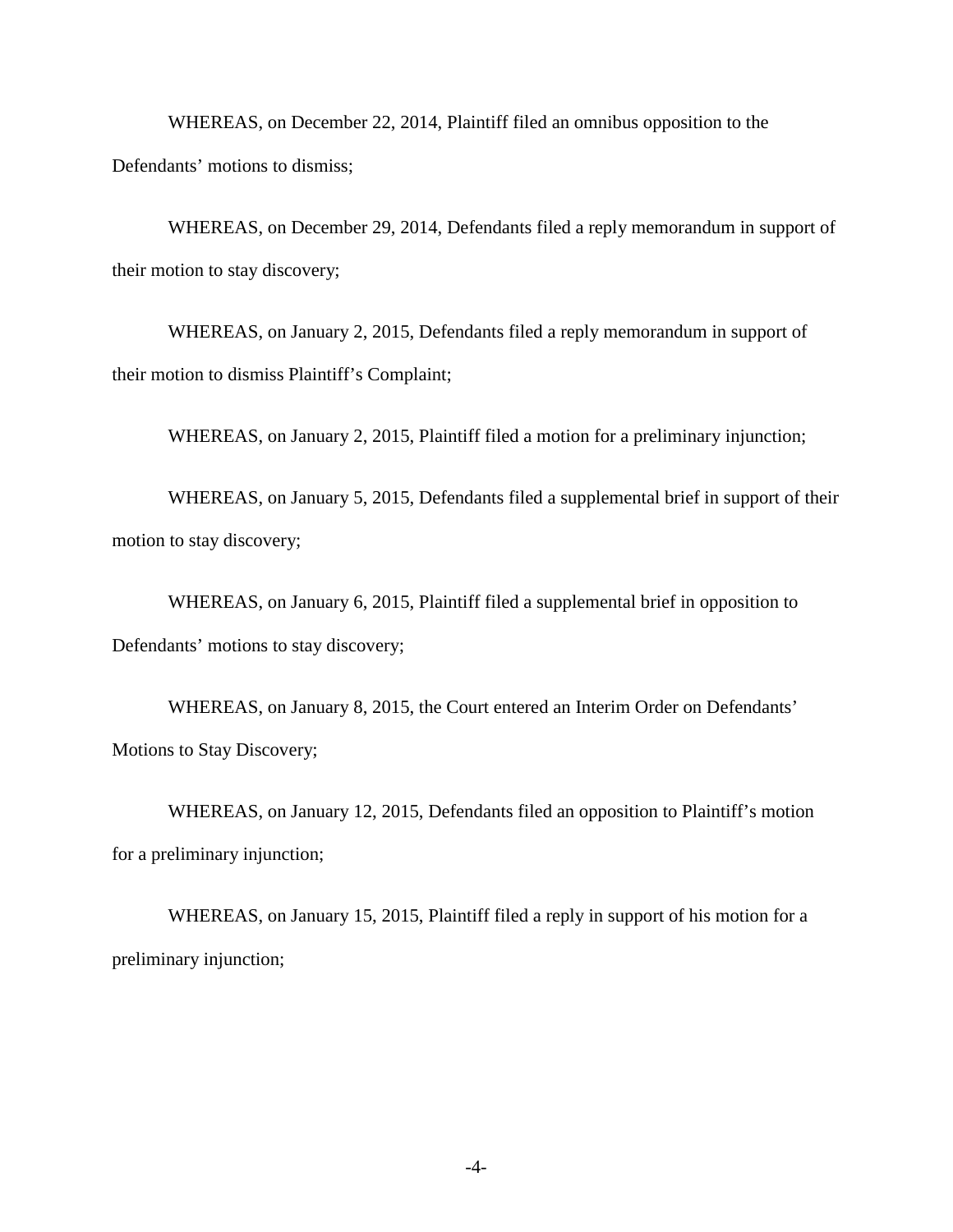WHEREAS, counsel for Plaintiff and counsel for Defendants have engaged in arm'slength discussions and negotiations about a possible resolution of Plaintiff's Disclosure Claims including discussions and negotiations regarding possible supplemental disclosures that would address the purported disclosure deficiencies as alleged in Plaintiff's Complaint;

WHEREAS, in connection with settlement discussions and negotiations leading to the Parties' agreement on the disclosures described in Exhibit A attached hereto, counsel for the Parties did not discuss the appropriateness or amount of any application by counsel for Plaintiff for an award of attorneys' fees and expenses;

WHEREAS, on January 15, 2015, counsel for the Parties reached an oral agreement-inprinciple to settle the Settled Claims (as defined herein) and to fully and completely settle and resolve the Settled Claims on the terms and conditions contained herein, without any admission of liability or wrongdoing;

WHEREAS, the Parties are not settling the Fairness Claims or Other Claims (which for purposes of this MOU shall mean any claims, to the extent such claims exist, other than the Fairness Claims and the Settled Claims), and this MOU does not pertain to or limit in any way the Releasing Parties' ability to prosecute any of the Fairness Claims or Other Claims, including the facts on which Plaintiff may rely in support of those claims or Plaintiff's ability to respond to any argument (all of which Defendants fully reserve) regarding shareholder acquiescence, the effect on the Fairness Claims or Other Claims of any shareholder vote, or the scope of discovery that Plaintiff may seek;

WHEREAS, the Parties have agreed that Plaintiff will not seek to unwind or rescind the shareholder vote, the Merger, the Merger Agreement, the Subscription and Support Agreement,

-5-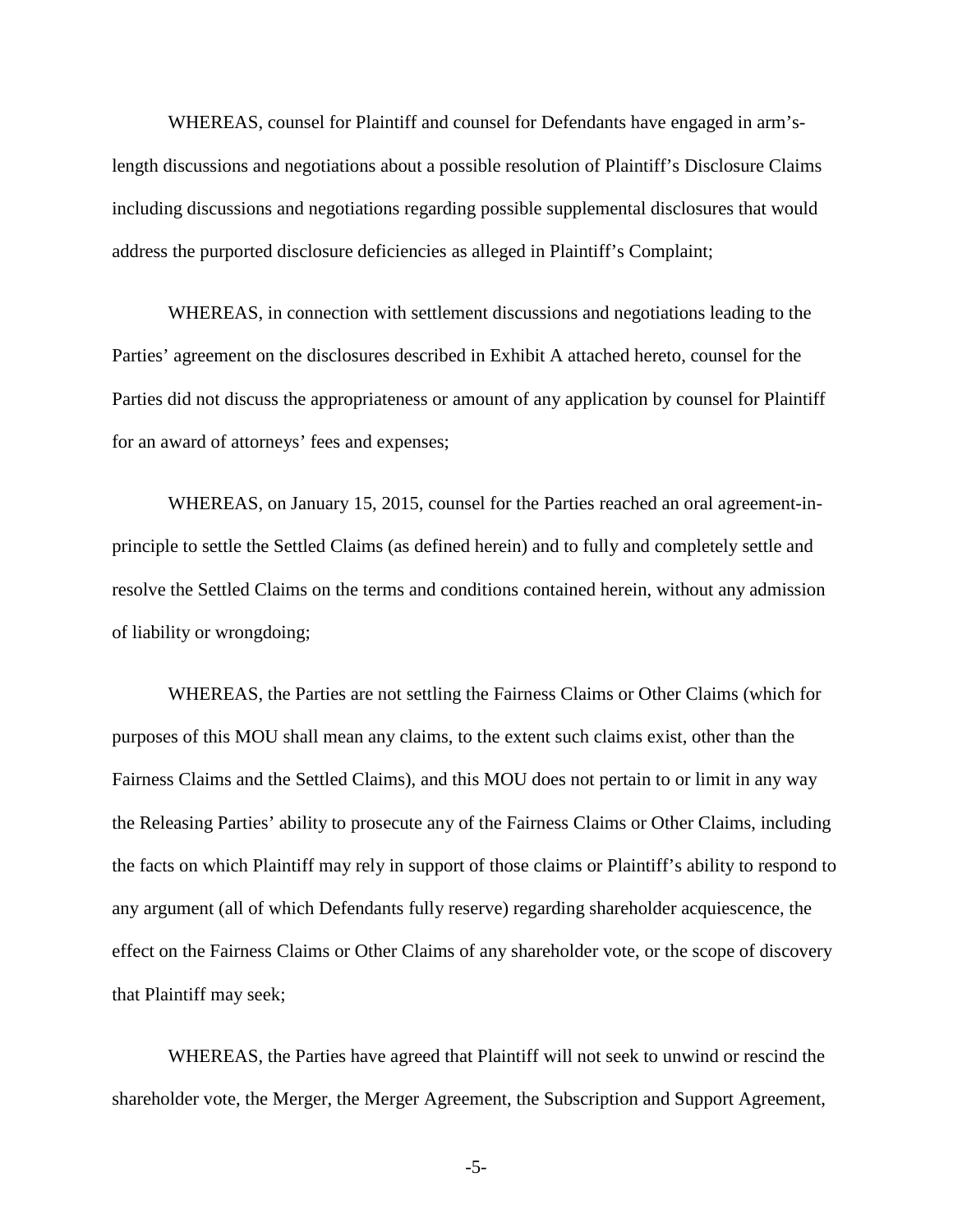the Asset Purchase Agreement or the alleged Technology Sharing Agreement;

WHEREAS, counsel for Plaintiff have concluded that the terms contained in this MOU are fair, reasonable, and adequate to the putative class, are in the best interests of the class, and that it is reasonable to pursue a settlement of the Disclosure Claims based upon the terms and procedures outlined herein; and

WHEREAS, each of the Defendants has denied, and continues to deny, that he, she, or it committed or aided and abetted the commission of any breach of fiduciary duty or violation of any other state or federal law, or engaged in any of the wrongful acts alleged in the Action, and expressly maintains that he, she, or it diligently and scrupulously complied with his, her, or its fiduciary and other legal duties, to the extent such duties exist, and is entering into this MOU solely to eliminate the burden, expense, and uncertainties inherent in further litigation regarding the Disclosure Claims.

NOW, THEREFORE, the Parties have reached an agreement providing for the settlement of the Disclosure Claims on the terms and subject to the conditions set forth below (the "Settlement"):

1. As a result of discussions between and among the Parties, it is agreed that, in consideration for the full settlement and release of the Settled Claims (as defined below), the Parties agree that the Defendants will provide the supplemental disclosures identified in the document attached hereto as Exhibit A in an amendment to the Registration Statement that will be filed with the SEC promptly following the execution of this MOU. Without admitting any wrongdoing, Defendants acknowledge that the pendency of the Action and the efforts of Plaintiff's counsel were the sole cause for the consideration set forth herein.

-6-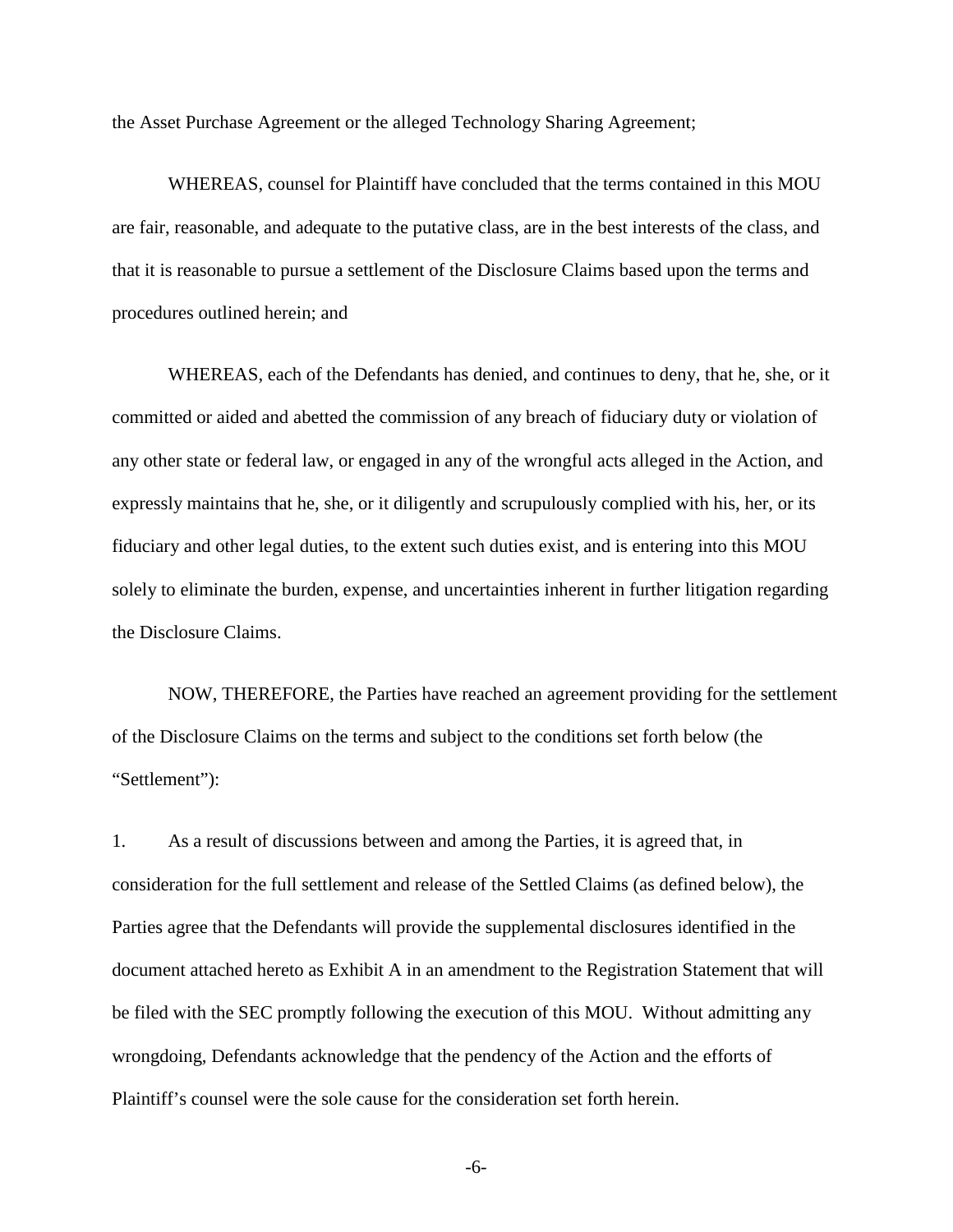2. The Parties shall negotiate in good faith and execute an appropriate Stipulation of Settlement (the "Stipulation") and will present the Stipulation and such other documentation as may be required to obtain Court approval of the Settlement (the "Settlement Documents") to the Court as soon as practicable following execution of the Stipulation, and the Parties will use their best efforts to obtain Final Court Approval of the Settlement of the Settled Claims and dismissal with prejudice of the Disclosure Claims, without costs to any Party other than as expressly provided herein, such proceedings being collectively referred to herein as the "Settlement-Related Proceedings." As used herein, "Final Court Approval" of the Settlement means the Court has entered an Order approving the Settlement and that Order is finally affirmed on appeal or is no longer subject to appeal, review following a writ, petition, or any other form of judicial review; provided, however, and notwithstanding any provision to the contrary in this MOU, Final Court Approval does not require, and shall not include or depend in any way upon, the resolution of any orders, proceedings, rulings, consideration, appeals or other matters concerning, relating to, based upon or arising out of any application by Plaintiff's counsel for an award of reasonable attorneys' fees and expenses (including the allocation of such fees among counsel).

3. The Stipulation shall expressly provide for and include, among other things:

(a) A provision that conditions the Settlement on Final Court Approval of the Settlement (including a judgment entered in the Action containing the releases and litigation protections described below, the dismissal with prejudice of the Disclosure Claims, such dismissal not being subject to appeal (or further appeal) by lapse of time or otherwise and without regard to the consideration of any and all applications for an award of attorneys' fees and expenses to Plaintiff's counsel).

-7-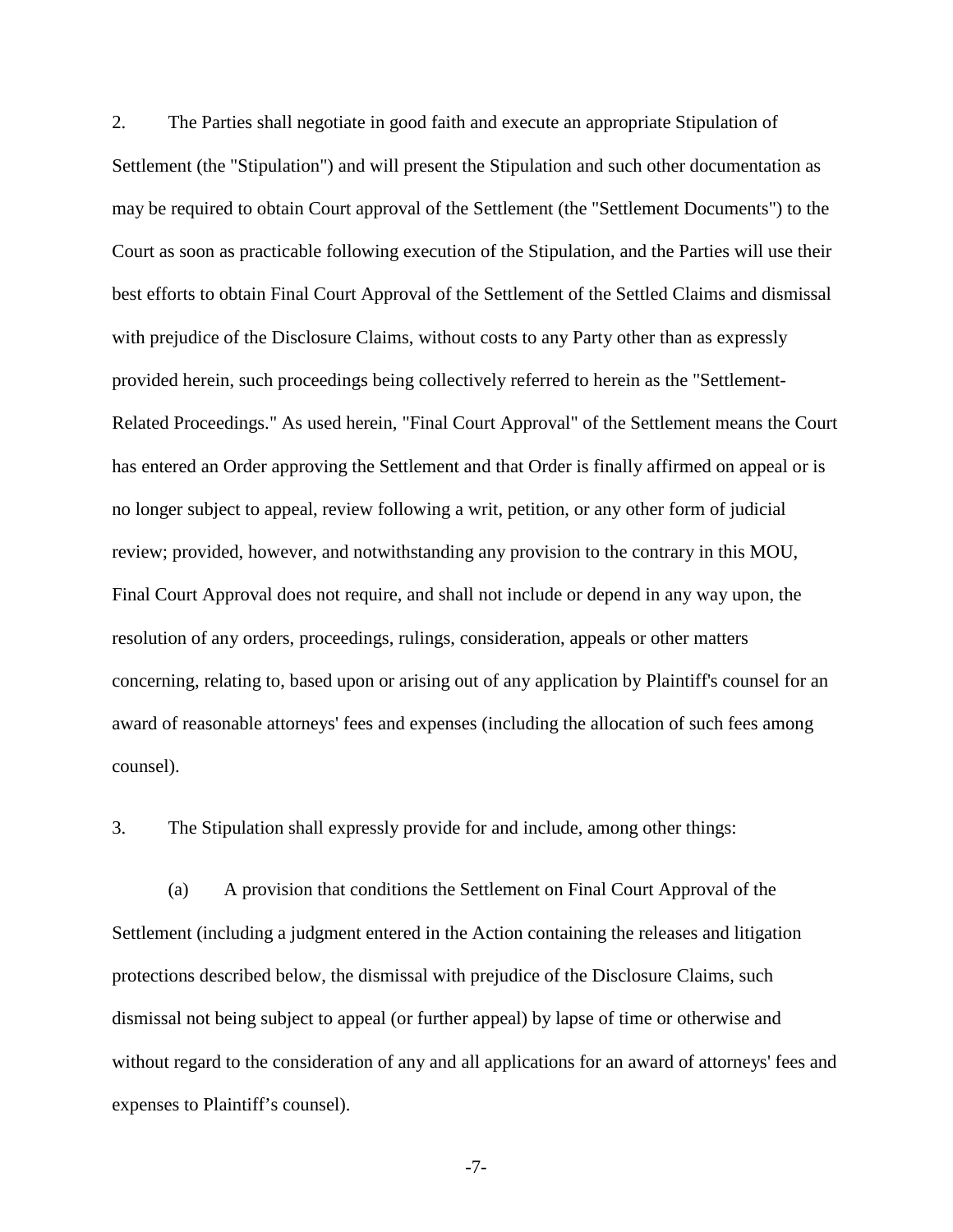(b) The requirement that the Parties present, as soon as practicable, the Settlement to the Court, including a proposed scheduling order (the "Scheduling Order") setting a final hearing on whether the Settlement should be approved by the Court, following appropriate notice to members of the Settlement Class (as defined herein).

(c) The requirement that the Parties use their best efforts, and take all other steps as may be necessary and required to effect the implementation and Final Court Approval of the Settlement on the terms set forth herein, including the dismissal of the Disclosure Claims with prejudice and without costs, except as otherwise provided herein.

(d) For the conditional certification in the Action for Settlement purposes only, of a non-opt-out class that includes any and all record holders and beneficial holders of Reynolds common stock (excluding Defendants and BAT, and their immediate families and their affiliates) for the period from and including July 14, 2014 through and including the effective date of the Merger (such period being the "Class Period"), including any and all of their respective successors in interest, predecessors, representatives, trustees, executors, administrators, heirs, assigns or transferees, immediate and remote, and any person or entity acting for or on behalf of, or claiming under, any of them, and each of them, together with their predecessors and successors and assigns (the "Settlement Class").

(e) For the complete discharge, dismissal with prejudice, settlement and release of, all Settled Claims, which shall be defined to comprise the following: (i) any and all claims, demands, rights, liabilities, losses, obligations, duties, damages, costs, interests, debts, expenses, charges, rights, interest, penalties, sanctions, fees, attorneys' fees, actions, potential actions, causes of action, suits, agreements, judgments, decrees, matters, issues and controversies of any

-8-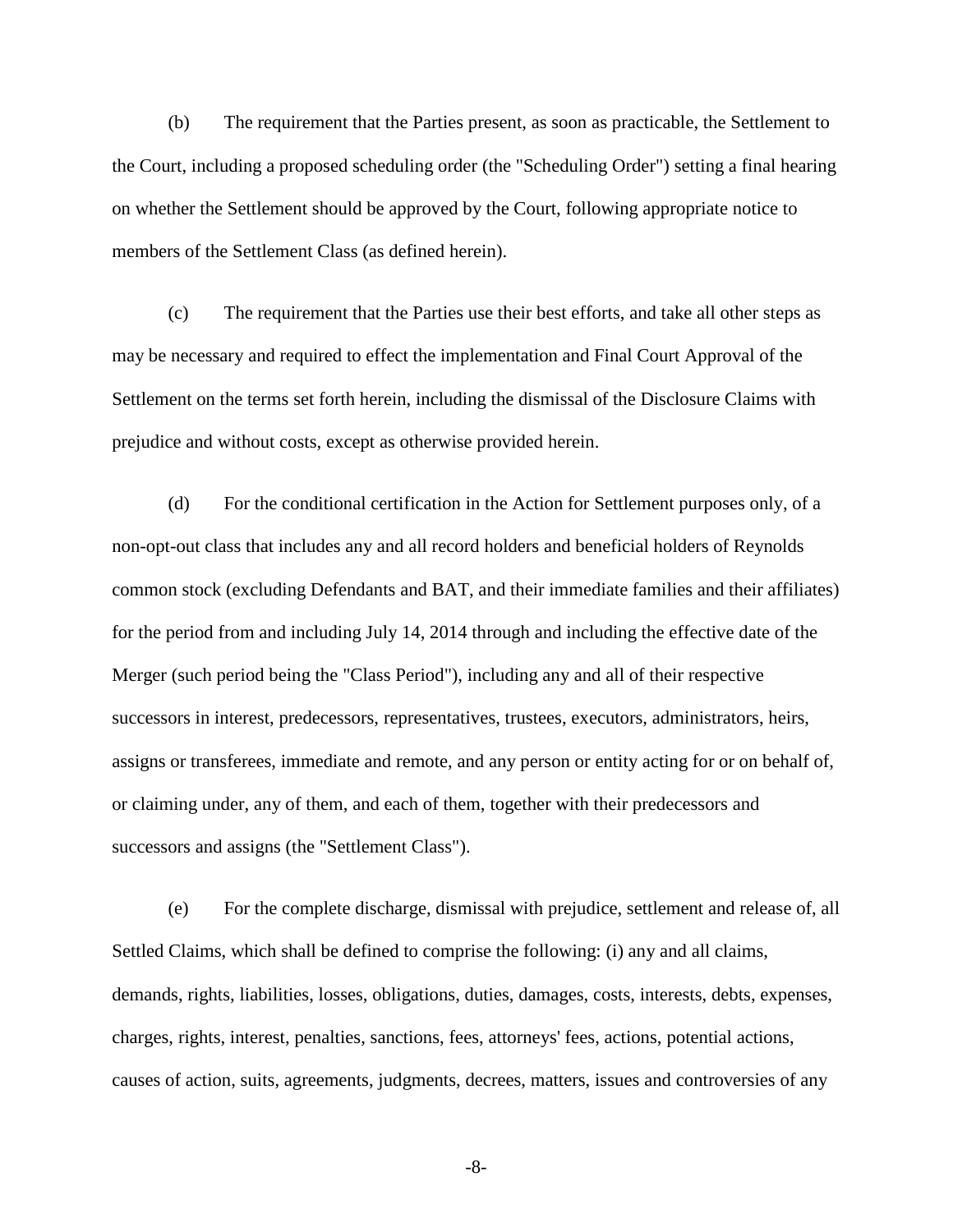kind, nature and description whatsoever; (ii) whether known or unknown, disclosed or undisclosed, accrued or unaccrued, apparent or not apparent, foreseen or unforeseen, matured or not matured, perfected or not perfected, choate or inchoate, suspected or unsuspected, liquidated or not liquidated, fixed or contingent, ripened or unripened, including any Unknown Claims (as defined below); (iii) whether at law or equity, whether based on or arising under state, local, foreign, federal, statutory, regulatory, common or other law or rule and upon any legal theory (including but not limited to any claims arising under the Securities Act of 1933, the Securities Exchange Act of 1934, and any other provisions of the federal securities laws and any rule or regulation promulgated pursuant thereto, and any state disclosure law, or any claims that could be asserted derivatively on behalf of Reynolds), no matter how asserted; (iv) that previously existed, or currently exist; (v) that were or that could have been asserted by the Releasing Persons (as defined herein) against any or all of the Released Persons (as defined herein), in any federal or state court, or in any other court, tribunal, arbitration, proceeding, administrative agency or other forum in the United States or elsewhere that arise out of or relate to its/her/his ownership of Reynolds common stock, its/her/his status as a Reynolds stockholder, or its/her/his Reynolds holdings during the Class Period; and (vi) that are based upon or arise out of, in whole or in part, any of the following: (A) any disclosures or non-disclosures made available, propounded, disseminated, published or filed relating to or discussing, in whole or in part, the Merger, the Merger Agreement, the Subscription and Support Agreement, the Asset Purchase Agreement or the alleged Technology Sharing Agreement in (i) the Registration Statement and any amendments thereto, (ii) public filings, (iii) periodic reports, (iv) press releases, (v) amendments, (vi) information statements, (vii) solicitation materials, (viii) earnings call or investor call statements,  $(ix)$  notifications or  $(x)$  other statements issued, and/or  $(B)$  any fiduciary

-9-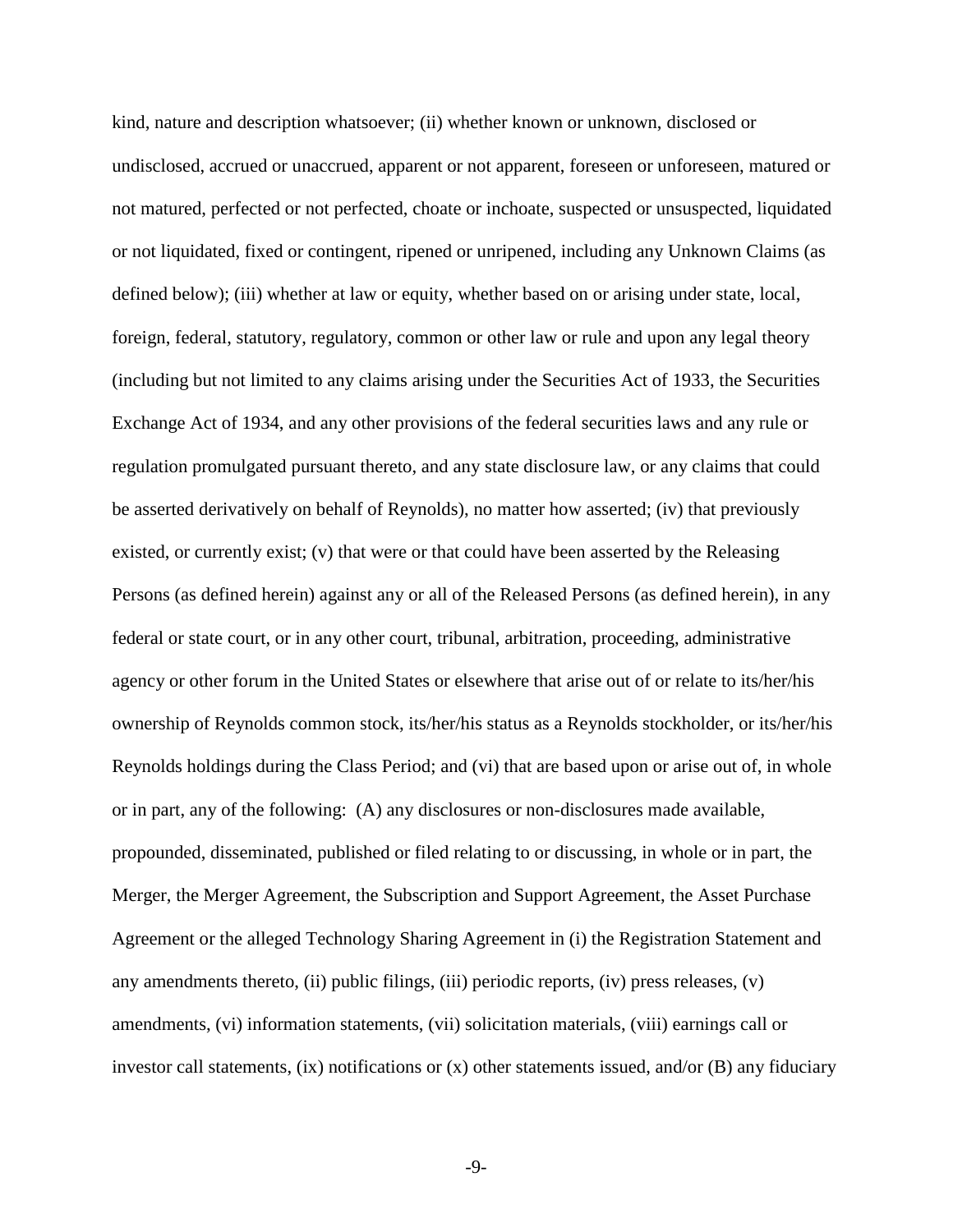obligations of any of the Defendants in connection with any disclosures or non-disclosures in the Registration Statement and any amendments thereto. The Settled Claims shall not include (w) any claims to enforce the Settlement, (x) any claims to enforce a final order and judgment entered by the Court, (y) any of the Fairness Claims, or (z) any of the Other Claims. The Parties agree that nothing in this MOU shall affect or limit in any way Plaintiff's ability to prosecute any of the Fairness Claims or Other Claims, including the facts on which Plaintiff may rely in support of those claims or Plaintiff's ability to respond to any argument (all of which Defendants fully reserve) regarding shareholder acquiescence or the effect on the Fairness Claims or Other Claims of any shareholder vote, or the scope of discovery that Plaintiff may seek. The Parties further agree that Plaintiff will not seek to unwind or rescind the shareholder vote, the Merger, the Merger Agreement, the Subscription and Support Agreement, the Asset Purchase Agreement or the alleged Technology Sharing Agreement.

(f) That the release contemplated by the Settlement extends to Settled Claims that the Releasing Persons (as defined herein) do not know or suspect to exist at the time of the release and that, if known, might have affected the decision to enter into the release ("Unknown Claims"). The Releasing Persons shall be deemed to waive any and all provisions, rights and benefits conferred by any law of the United States or any state or territory of the United States, or principle of common law, that governs or limits a person's release of Unknown Claims. The Releasing Persons shall be deemed to relinquish, to the full extent permitted by law, the provisions, rights and benefits of Section 1542 of the California Civil Code, which provides:

## **A GENERAL RELEASE DOES NOT EXTEND TO CLAIMS WHICH THE CREDITOR DOES NOT KNOW OR SUSPECT TO EXIST IN HIS OR HER FAVOR AT THE TIME OF EXECUTING THE RELEASE, WHICH IF KNOWN BY HIM OR HER MUST HAVE MATERIALLY AFFECTED HIS OR HER SETTLEMENT WITH THE DEBTOR.**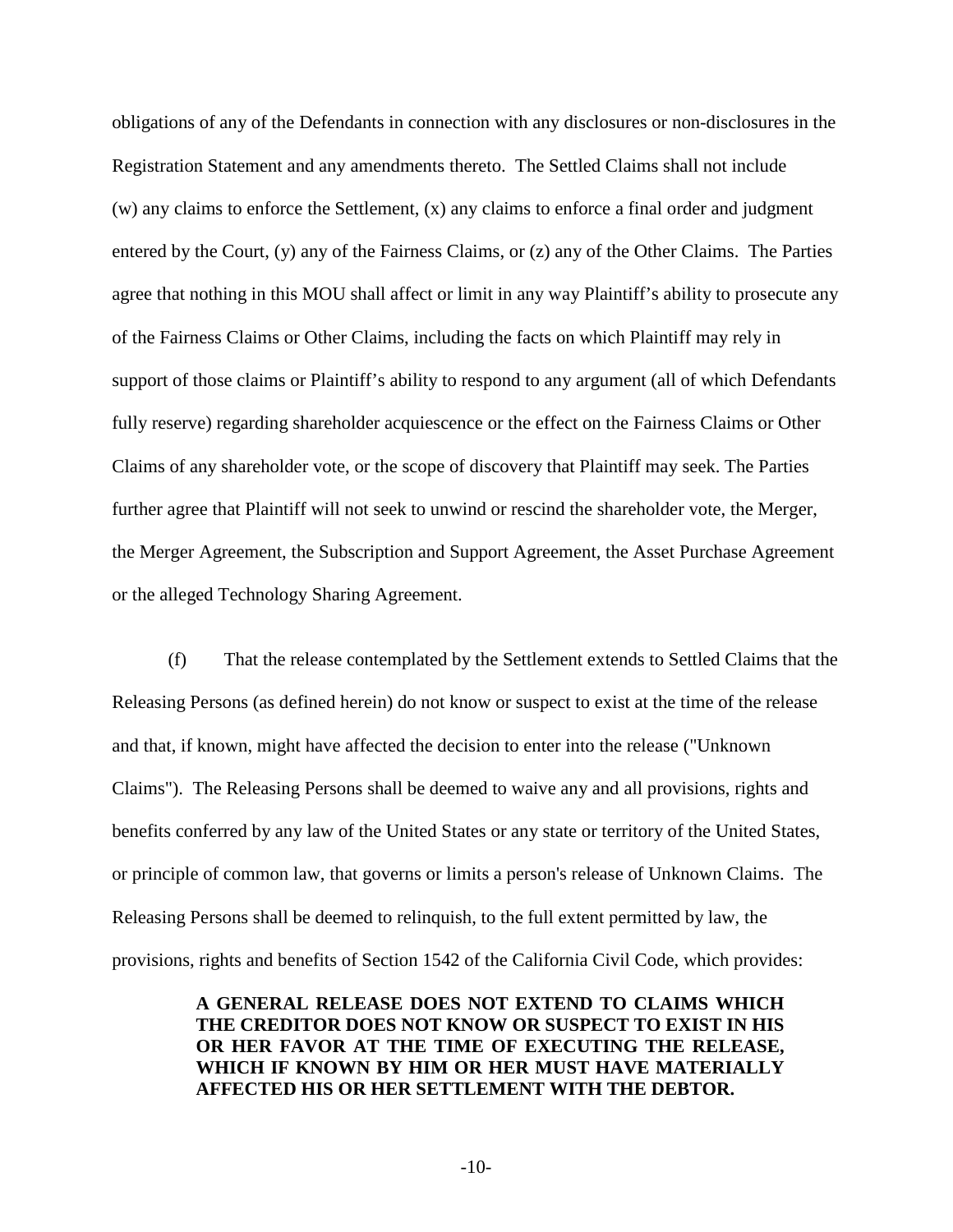The Releasing Persons also shall be deemed to waive any and all provisions, rights and benefits conferred by any law of any state or territory of the United States, or principle of common law, that is similar, comparable or equivalent to California Civil Code § 1542. Plaintiff, for himself and on behalf of the Settlement Class, acknowledges that members of the Settlement Class and/or other Reynolds stockholders may discover facts in addition to or different from those that they now know or believe to be true with respect to the subject matter of this release, but that it is his intention, as Plaintiff and on behalf of the Settlement Class, to fully, finally and forever settle and release any and all claims released hereby known or unknown, suspected or unsuspected, that now exist, or heretofore existed, and without regard to the subsequent discovery or existence of such additional or different facts.

(g) A definition of Releasing Persons that includes each and all of the following: Plaintiff and each and every other Settlement Class member, on behalf of themselves and each and all of their respective successors in interest, predecessors, representatives, trustees, executors, administrators, agents, heirs, estates, assigns, or transferees, immediate and remote, and any other person who has the right, ability, standing or capacity to assert, prosecute or maintain on behalf of any Settlement Class member any of the Settled Claims (or to obtain the proceeds of any recovery therefrom), whether in whole or in part.

(h) A definition of Released Persons that includes each of: (i) the Defendants; (ii) each of the Defendants' respective past and/or present affiliates, subsidiaries, parents, general partners, limited partners and any Person in which any Defendant has or had a controlling interest (the "Defendant Party Releasees," and together with the Defendants, the "Defendant Releasees"); and (iii) each of the Defendant Releasees' past and/or present family members, heirs, principals, trustees, executors, administrators, predecessors, successors, assigns, members,

-11-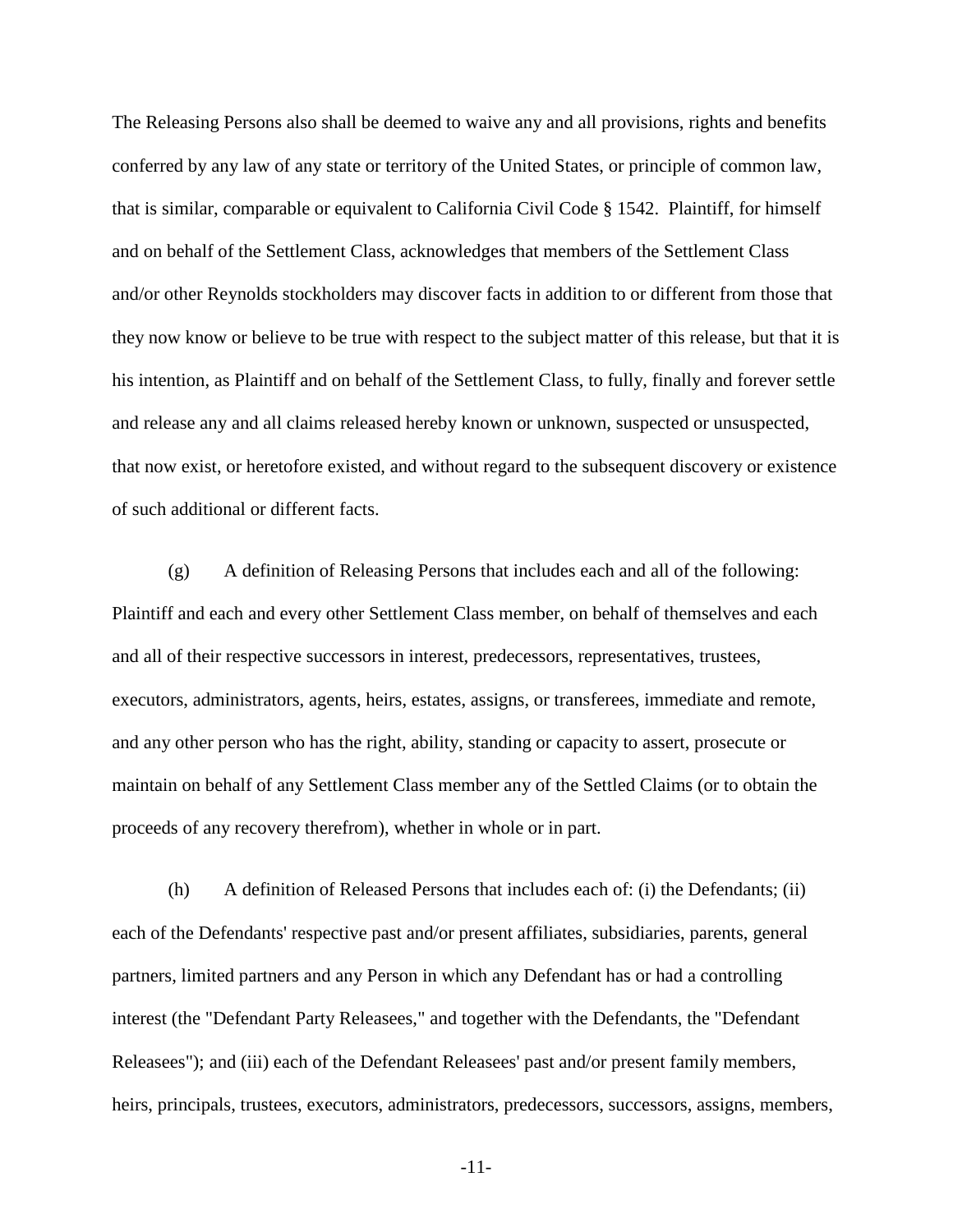parents, subsidiaries, employees, officers, managers, directors, partners, limited partners, agents, investment bankers, attorneys, representatives, estates, divisions, financial advisors, estate managers, assigns, insurers and reinsurers.

(i) That Defendants have denied, and continue to deny, that he, she, or, it has committed or has threatened to commit any wrongdoing, violation of law or breach of duty or aided or abetted any such violation or breach of duty owed to Plaintiff, the Settlement Class or anyone, and that Defendants expressly maintain that they diligently and scrupulously complied with their fiduciary and/or other legal duties.

(j) Defendants are entering into the Stipulation solely because the Settlement would eliminate the burden, expense, and uncertainties inherent in further litigation of the Disclosure Claims.

(k) That Plaintiff's entry into the Settlement is not an admission as to any lack of merit of his claims.

(l) For a covenant by each member of the Settlement Class not to sue, and a bar against each member of the Settlement Class from suing, any Released Person for any Settled Claim.

(m) Subject to the Order of the Court, pending final determination of whether the Settlement should be approved, that Plaintiff and all members of the Settlement Class, or any of them, and anyone acting or purporting to act on behalf of, in the stead of, or derivatively for any of them, are prohibited from commencing, pursuing, prosecuting, instigating or in any way participating in the commencement, pursuit or prosecution of any action asserting any of the

-12-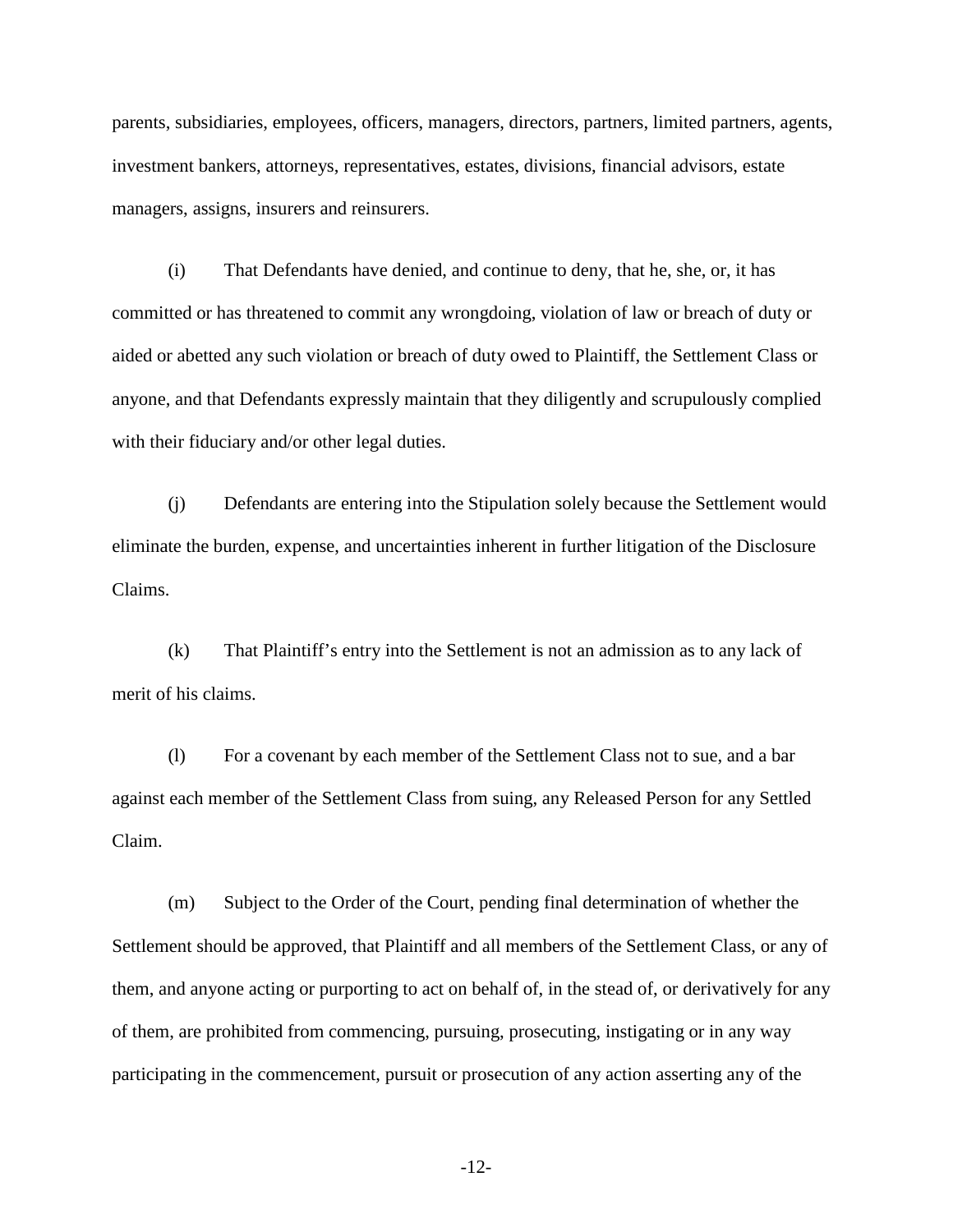Settled Claims against any of the Released Persons.

(n) That in the event the Settlement does not become final for any reason, the Defendants reserve the right to oppose certification of any plaintiff class in the Action or in any future or other proceedings.

(o) That Defendants and the Released Persons release Plaintiff, members of the Class and their counsel, from all claims arising out of the instituting, prosecution, settlement or resolution of the Settled Claims; provided however that the Defendants and the Released Persons shall retain the right to enforce the terms of the Settlement, this MOU, and/or the Settlement Agreement.

4. The Parties agree: (a) to use their best efforts to pursue the Settlement in as expeditious a manner as possible; and (b) to cooperate in preparing any and all papers necessary to define, pursue and effectuate the Settlement.

5. Pending negotiation, execution and the Court's approval of the Settlement Agreement, Plaintiff agrees to a stay of the proceedings in the Action relating to the Settled Claims and not to initiate any other proceedings other than those incident to the Settlement itself. The Scheduling Order shall provide that, pending the Court's determination as to final approval of the Settlement, Plaintiff and all members of the Settlement Class, or any of them, are prohibited from commencing, prosecuting, instigating, or in any way participating in the commencement or prosecution of any action asserting any Settled Claim, against any of the Released Persons. The Plaintiff and his counsel also agree to cooperate with Defendants and their counsel to prevent, stay or seek dismissal of or oppose entry of any interim or final relief in favor of any member of the Settlement Class in any other litigation against any of the Parties to this MOU that challenges

-13-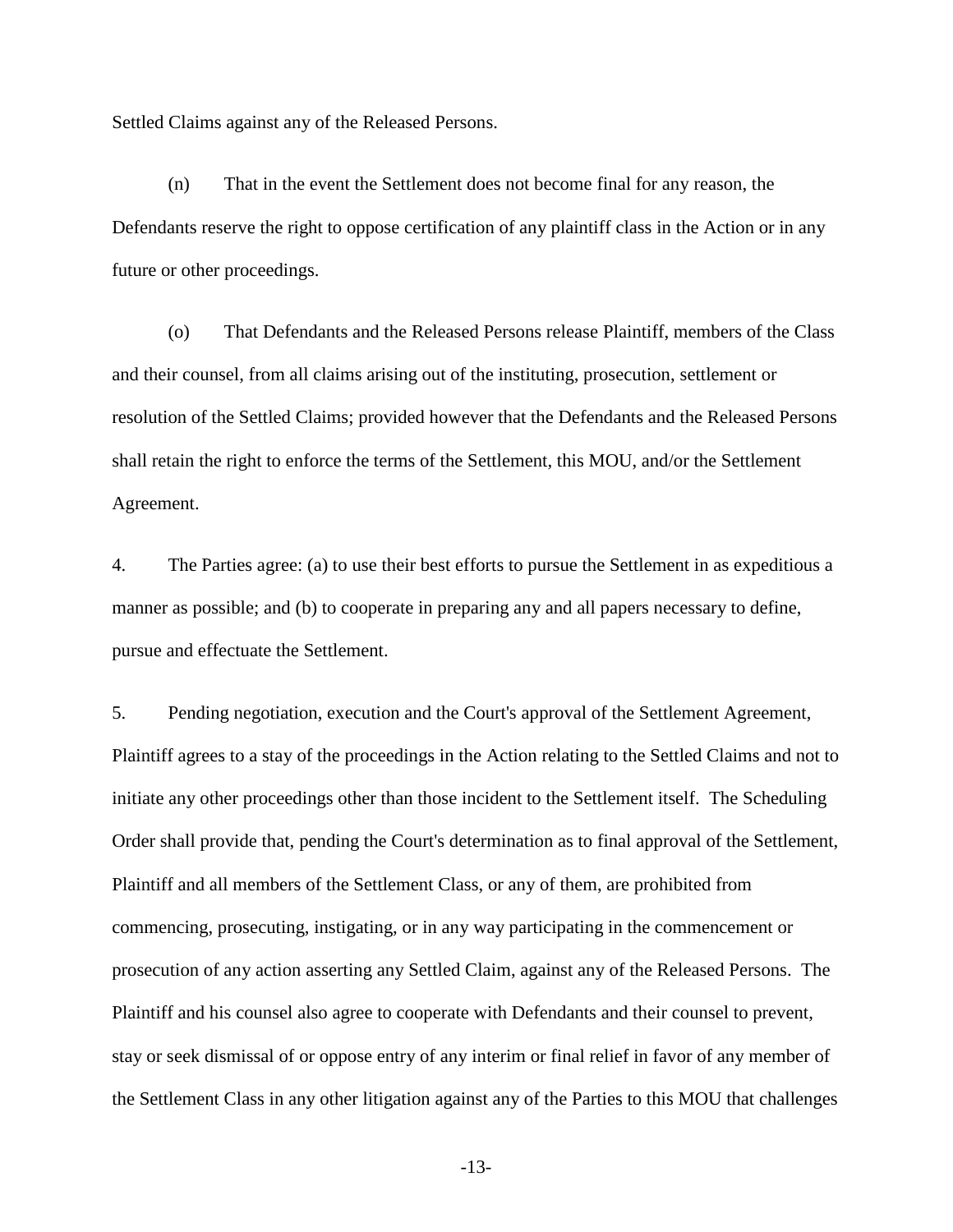the Settlement or otherwise involves a Settled Claim.

6. This MOU and the Settlement contemplated herein shall be of no force and effect if the Settlement is not effectuated for any reason. In such event, this MOU (as well as the negotiation of, and discussions among counsel to the Parties relating or leading to, the MOU and the Settlement) shall not: (a) in any way be deemed to prejudice in any respect the positions of the Parties; (b) be used, referred to or cited in any way in the Action or any other litigation or proceedings other than to enforce the Settlement or this MOU; and/or (c) entitle any Party to the recovery of costs and expenses to implement this MOU. Further, if the Settlement is not approved by the Court, Plaintiff reserves the right to petition the Court for a mootness award of attorneys' fees and expenses and Defendants reserve the right to oppose such a petition.

7. If any action is currently pending or is later filed in state or federal court asserting Settled Claims prior to Final Court Approval of the proposed Settlement, Plaintiff shall cooperate with Defendants in obtaining the dismissal or withdrawal of such related litigation, including, where appropriate, joining in any motion to dismiss such litigation.

8. The provisions contained in this MOU shall not be deemed a presumption, concession, or admission by any Party of any fault, liability, or wrongdoing, or lack of merit as to any facts or claims alleged or asserted in the Action or in any other action or proceeding, and shall not be interpreted, construed, deemed, invoked, offered, or received into evidence or otherwise used by any person in the Action or in any other action or proceeding, whether civil, criminal, or administrative, except in connection with any proceeding to enforce the terms of the Settlement.

-14-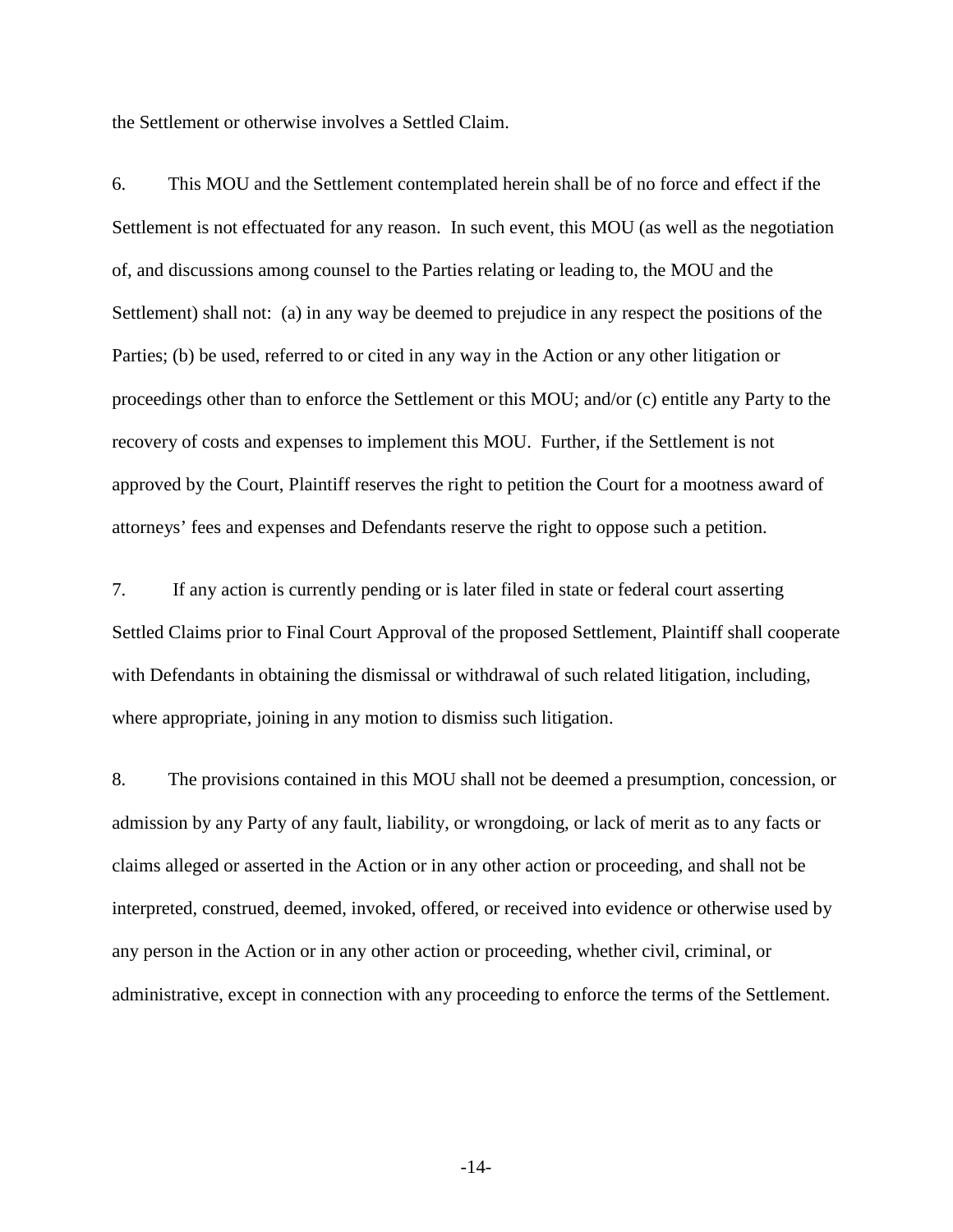9. The Settlement, this MOU and the implementation or effectuation thereof, are not conditioned on any award of attorneys' fees and expenses to Plaintiff's counsel. Neither Plaintiff nor any member of the Settlement Class shall have any right to terminate or withdraw from the Settlement by reason of any order or other proceeding (including, without limitation, any appeals) relating to any application by Plaintiff's counsel for attorneys' fees and/or expenses.

10. Defendants agree that, if the Settlement is approved by the Court, Plaintiff's counsel are entitled to a reasonable fee with respect to the Settled Claims, but Defendants reserve all rights to oppose the amount sought. The Parties agree to negotiate in good faith regarding an agreed-upon amount of Plaintiff's attorneys' fees and expenses relating to the Settled Claims. In the event the Parties are able to reach agreement on such an amount, Plaintiff and Plaintiff's counsel will seek an order awarding fees and expenses to Plaintiff's counsel in an amount not to exceed the agreed-upon amount. The Parties further agree that Defendants shall not be required to pay fees and expenses in an amount higher than any agreed-upon amount. In the event the Parties are unable to reach agreement on an amount of Plaintiff's attorneys' fees and expenses: (a) Plaintiff and Plaintiff's counsel in the Action reserve the right to petition the Court for an award of reasonable attorneys' fees and expenses; and (b) Defendants reserve the right to oppose the amount of any such application made by Plaintiff's counsel.

11. Approval by the Court of any Plaintiff's attorneys' fee application shall not be a condition to the Settlement. Plaintiff shall not have the right to withdraw from, terminate or cancel the Settlement or this MOU if the Court denies, in whole or in part, any motion or petition for an award of fees and expenses. Plaintiff's counsel warrant that no portion of such fees and expenses shall be paid to Plaintiff or to any member of the Settlement Class, except as approved by the Court. Defendants shall have no responsibility for, and no liability with respect to, the fee

-15-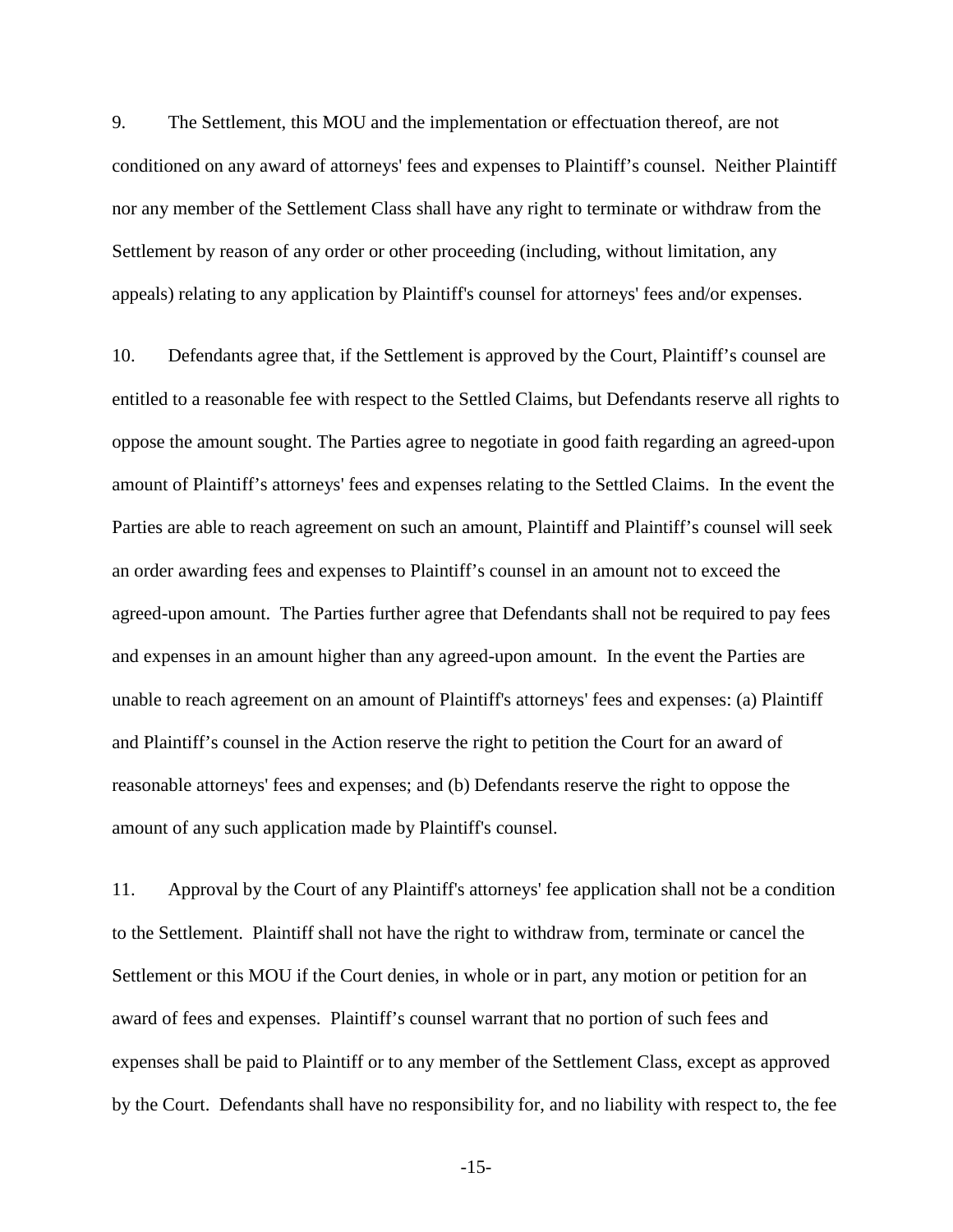and/or expense allocation among Plaintiff's counsel and/or any other person who may assert any claim thereto. Reynolds (and/or its successor in interest and/or its insurance carriers), on behalf of and for the benefit of itself and the Defendants, agrees to pay any final award of fees and expenses awarded by the Court within ten business days following the entry of the Court's order awarding such fees. In the event that any such order awarding fees is reversed or modified on appeal, Plaintiff's counsel shall refund to Defendants the amount by which the fees and expenses were reduced within ten business days of the order reversing or modifying the Court's order.

12. This MOU and the Settlement contemplated by it shall be governed by, and construed in accordance with, the laws of the State of North Carolina, without regard to conflict of laws principles. All actions or proceedings concerning, arising out of or relating to this MOU and/or the Settlement shall be exclusively heard and determined in the North Carolina General Court of Justice, Superior Court Division, and the Parties hereby irrevocably submit to the exclusive jurisdiction of that Court in connection therewith. The Parties agree to submit any such actions or proceedings to the North Carolina Business Court to the extent allowed by law.

13. This MOU constitutes the entire agreement among the Parties with respect to the subject matter hereof, and may not be amended nor any of its provisions waived except by a writing signed by all of the Parties hereto.

14. This MOU may be executed in two or more counterparts, each of which shall be deemed to be an original, but all of which together shall constitute one and the same instrument. Each signatory below represents and warrants that it has the authority to enter into this MOU.

15. Plaintiff and his counsel represent and warrant that (i) Plaintiff is a Reynolds stockholder and has been a Reynolds stockholder at all relevant times and continued to hold his stock in

-16-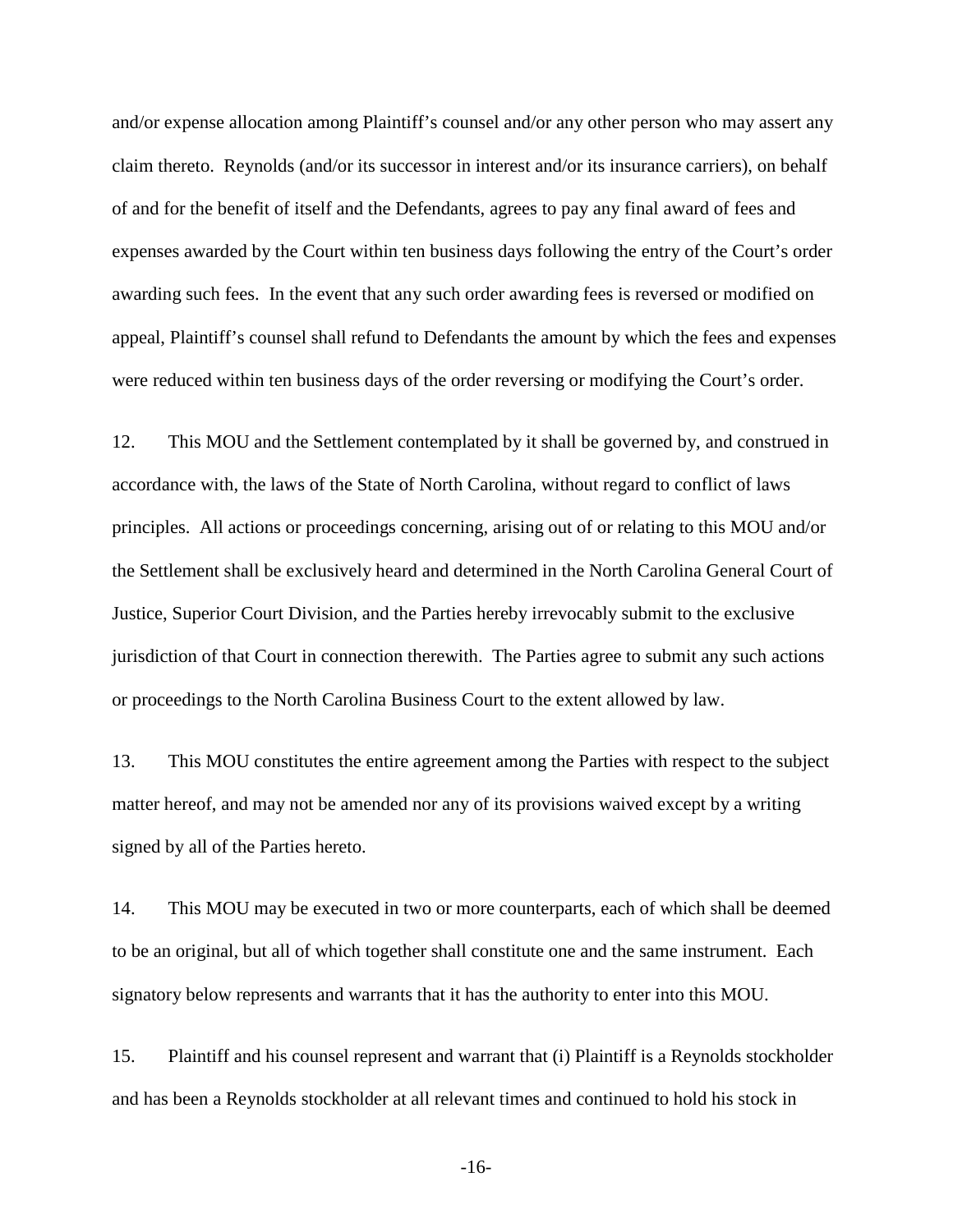Reynolds as of the date this MOU was signed, and (ii) none of Plaintiff's claims or causes of action referred to in any of the complaints or this MOU, or any claims Plaintiff could have alleged, have been assigned, encumbered, or in any manner transferred in whole or in part.

16. Upon final approval of the Settlement, each member of the Class covenants not to sue, and each member of the Class shall be barred from suing, any Defendant or any other Released Person for any Settled Claim.

17. Nothing in this MOU shall be construed as affecting, limiting, or compromising any claim asserted by the plaintiffs in their capacity as shareholders of Lorillard, Inc. in *In Re Lorillard, Inc. Consolidated Stockholders Litigation*, C.A. No. 9904-CB (Del. Ch.).

18. In entering into the Settlement, Plaintiff assumes the risk of any mistake of fact or law if Plaintiff should later discover that any fact he relied upon in entering into the Settlement is not true, or that his understanding of the facts or law was incorrect, and in such event Plaintiff shall not be entitled to seek rescission of the Settlement, or otherwise attack the validity of the Settlement, based on any such mistake. The Settlement is intended to be final and binding upon Plaintiff regardless of any mistake of fact or law.

19. The Parties agree that this MOU is intended to be a binding agreement among the Parties. The Parties further agree that, if they are unable to agree on any of the terms of the Stipulation referenced herein, the Court shall provide customary terms.

20. This MOU shall be binding upon and shall inure to the benefit of the Parties and their respective agents, successors, executors, heirs and assigns.

21. If any provision or provisions of this MOU shall be held to be invalid, illegal or

-17-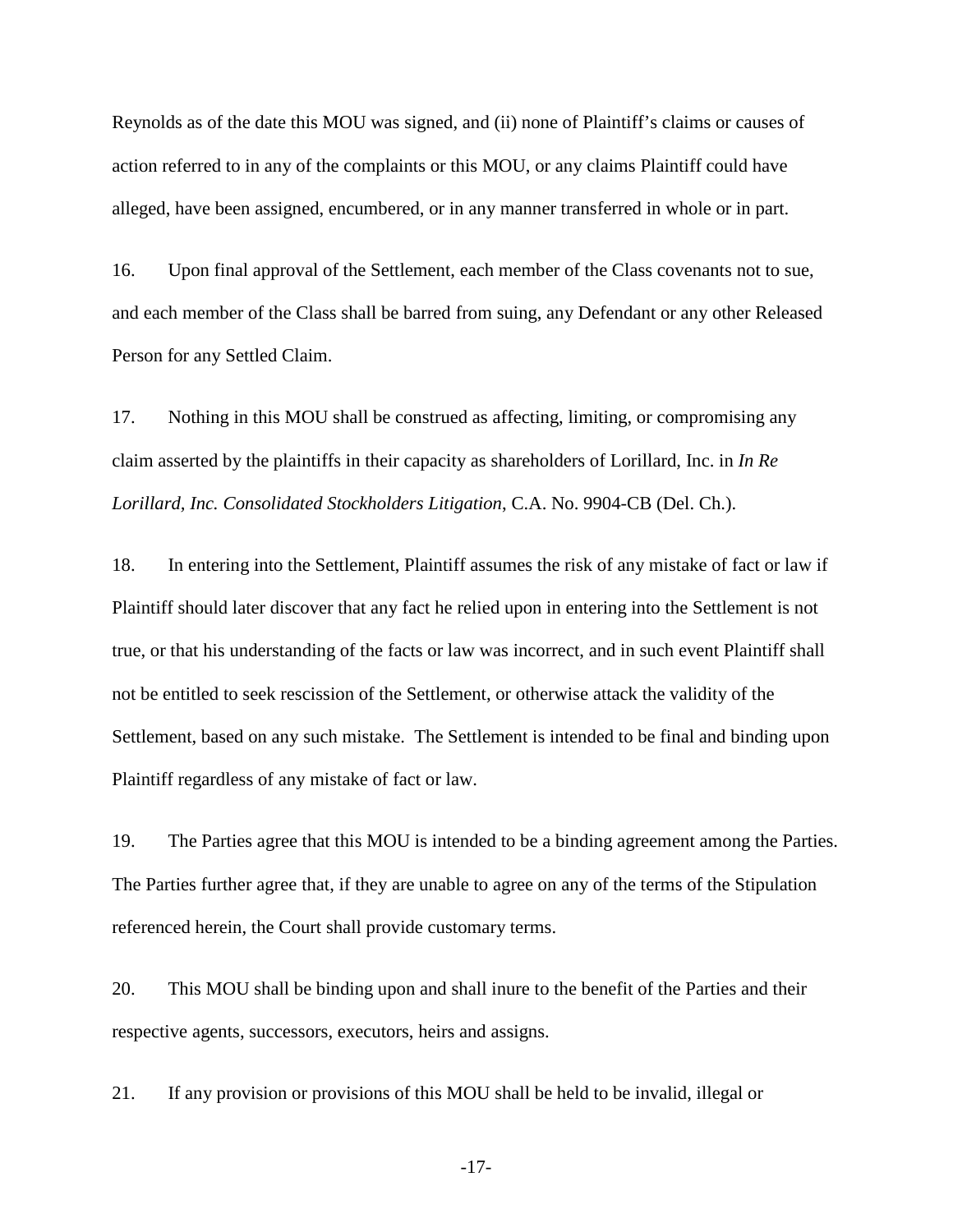unenforceable, the validity, legality and enforceability of the remaining provisions of the MOU shall not in any way be affected or impaired thereby.

22. This MOU shall be of no further force or effect upon the execution of the Settlement

Agreement that shall supersede the terms of this MOU.

IN WITNESS WHEREOF, the Parties have executed this MOU effective as of the date set forth above.

DATED: January 17, 2015

*/s/ Alan W. Duncan* Alan W. Duncan Stephen M. Russell, Jr. VAN LANINGHAM DUNCAN PLLC 300 N. Greene St., Suite 850 Greensboro, NC 27401 aduncan@vldlitigation.com srussell@vldlitigation.com

Jason M. Leviton Joel A. Fleming BLOCK & LEVITON LLP 155 Federal Street Boston, MA 02110 jason@blockesq.com joel@blockesq.com

*Attorneys for Plaintiff Dr. Robert Corwin as Trustee of the Beatrice Corwin Living Irrevocable Trust*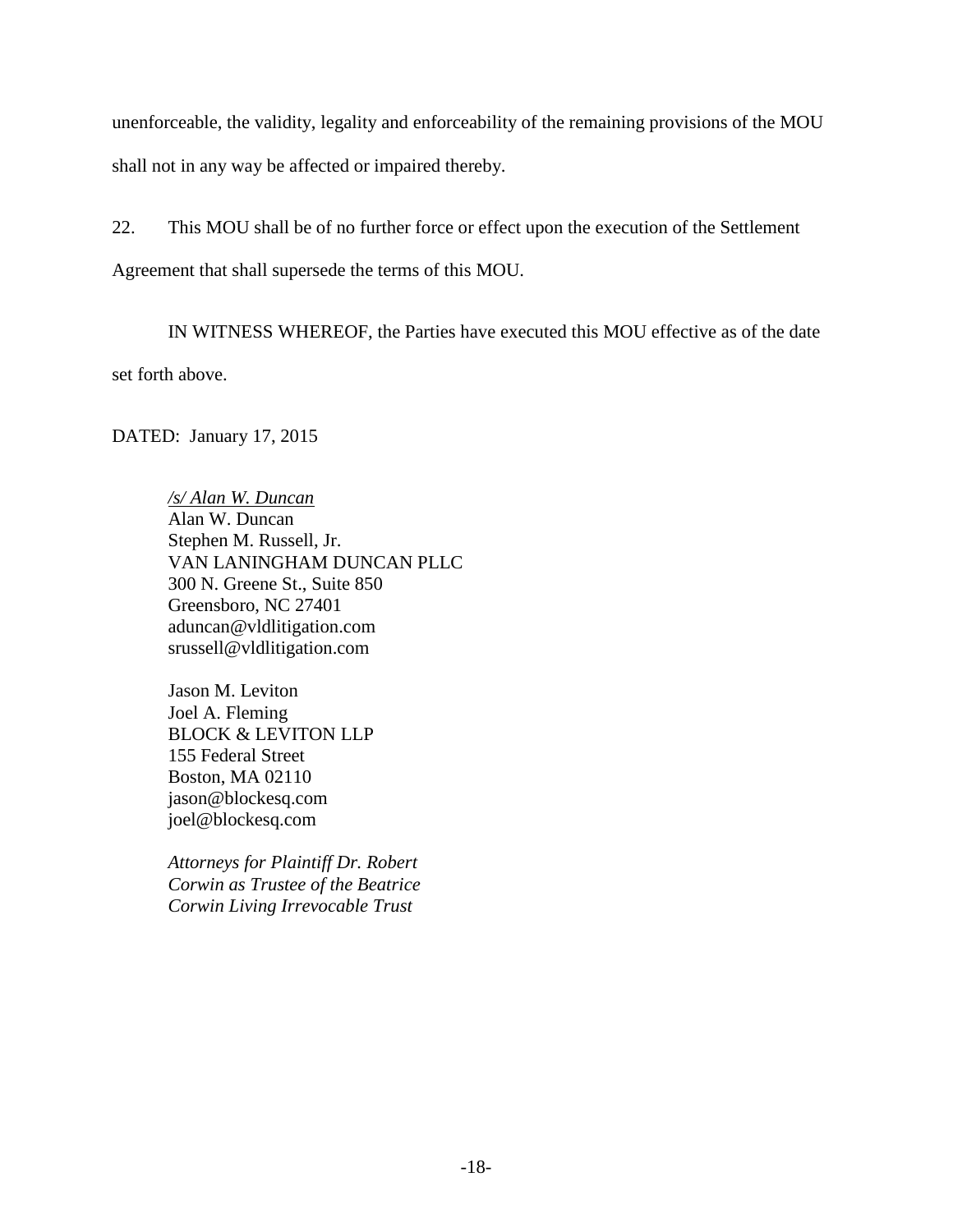*/s/ W. Andrew Copenhaver* Ronald R. Davis State Bar No. 20408 W. Andrew Copenhaver State Bar No. 944 James A. Dean State Bar No. 39623 WOMBLE CARLYLE SANDRIDGE & RICE, LLP One West Fourth Street Winston Salem, NC 27101 Telephone: (336) 721-3600 Facsimile: (336) 721-3660 rdavis@wcsr.com acopenhaver@wcsr.com jdean@wcsr.com

Robert C. Micheletto (*pro hac vice*) Thomas E. Lynch (*pro hac vice*) Andrew S. Kleinfeld (*pro hac vice*) JONES DAY 222 E. 41st Street New York, NY 10017 Telephone: (212) 326-3939 Facsimile: (212) 755-7306 rmicheletto@jonesday.com telynch@jonesday.com askleinfeld@jonesday.com

*Attorneys for Defendants Reynolds American Inc., Cameron, Daly, Feinstein, Rolfe, Withington and Scheele* */s/ James P. McLoughlin, Jr.* James P. McLoughlin, Jr. State Bar No. 13795 Mark. A. Nebrig State Bar No. 28710 Jonathan M. Watkins State Bar No. 42417 MOORE & VAN ALLEN PLLC 100 North Tryon Street, Suite 4700 Charlotte, NC 28202-4003 Telephone: (704) 331-1000 Facsimile: (704) 331-1159 jimmcloughlin@mvalaw.com marknebrig@mvalaw.com jonathanwatkins@mvalaw.com

*Attorneys for Defendants Jobin, Koeppel, Mensah, Nowell, Thornburgh, Wajnert, and Zillmer*